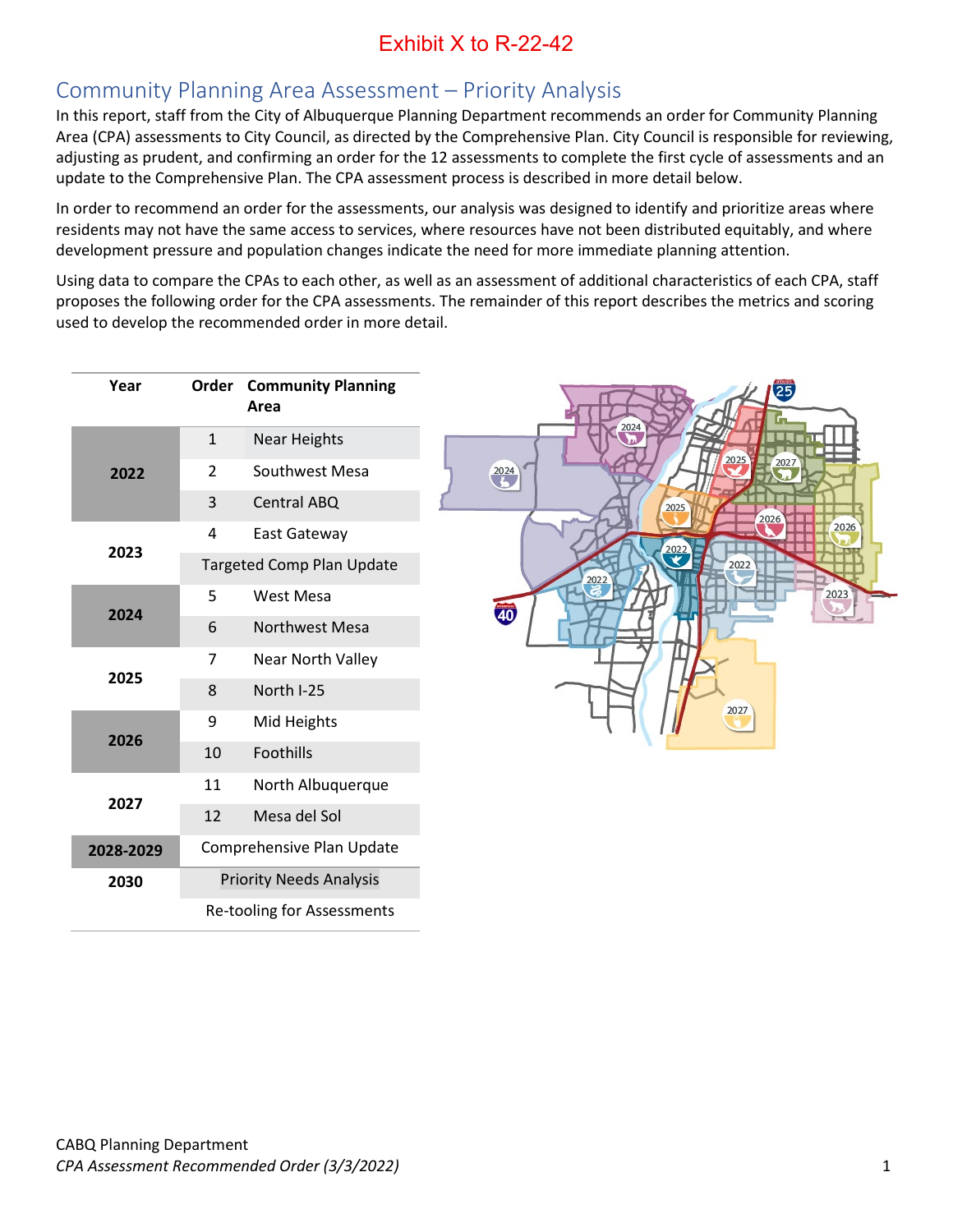### Community Planning Area (CPA) Assessments

The Community Planning Area (CPA) assessments provide long-range planning with all communities in Albuquerque on a regular cycle. Two teams of planners will spend a year in 2 CPAs per year for 6 years, then update the Albuquerque / Bernalillo County Comprehensive Plan (Comp Plan), then analyze the priority needs to recommend an order for the second cycle and do any necessary re-tooling of the assessment process prior to beginning the next assessment cycle. This cycle, illustrated below, makes sure we can measure progress on each community's priorities on a regular cycle and adjust the City's policies, regulations, and project priorities, so that we're always headed where the community wants to go. Note that the first proposed cycle includes an extra year for CPA assessments, as we are a behind due to staffing, and an extra year to complete the priority needs assessment and re-tooling, since the end of the first cycle will likely necessitate some major retooling before the start of the next assessment cycle.

Another team of Planning staff will be responsible for annual updates to the Integrated Development Ordinance (IDO), which provides the opportunity to incorporate recommendations to change regulations related to one or more CPAs or small areas. Area-specific planners whose CPA is not involved in an assessment will provide project management assistance, ongoing coordination with implementing departments and agencies, and workshops in their CPAs to build capacity to engage in development processes and planning efforts, identify priority needs, advocate for desired changes, and accomplish goals.



**CPA Assessment Cycle** 

Given this cycle, staff also took into consideration logistics and the ability to provide the best service to the community when recommending the order. For example, where it made sense in relation to the scoring, staff recommended grouping nearby CPAs together in a particular year, which allows an opportunity for overlap in engagement activities and sharing of staff.

CABQ Planning Department *CPA Assessment Recommended Order (3/3/2022)* 2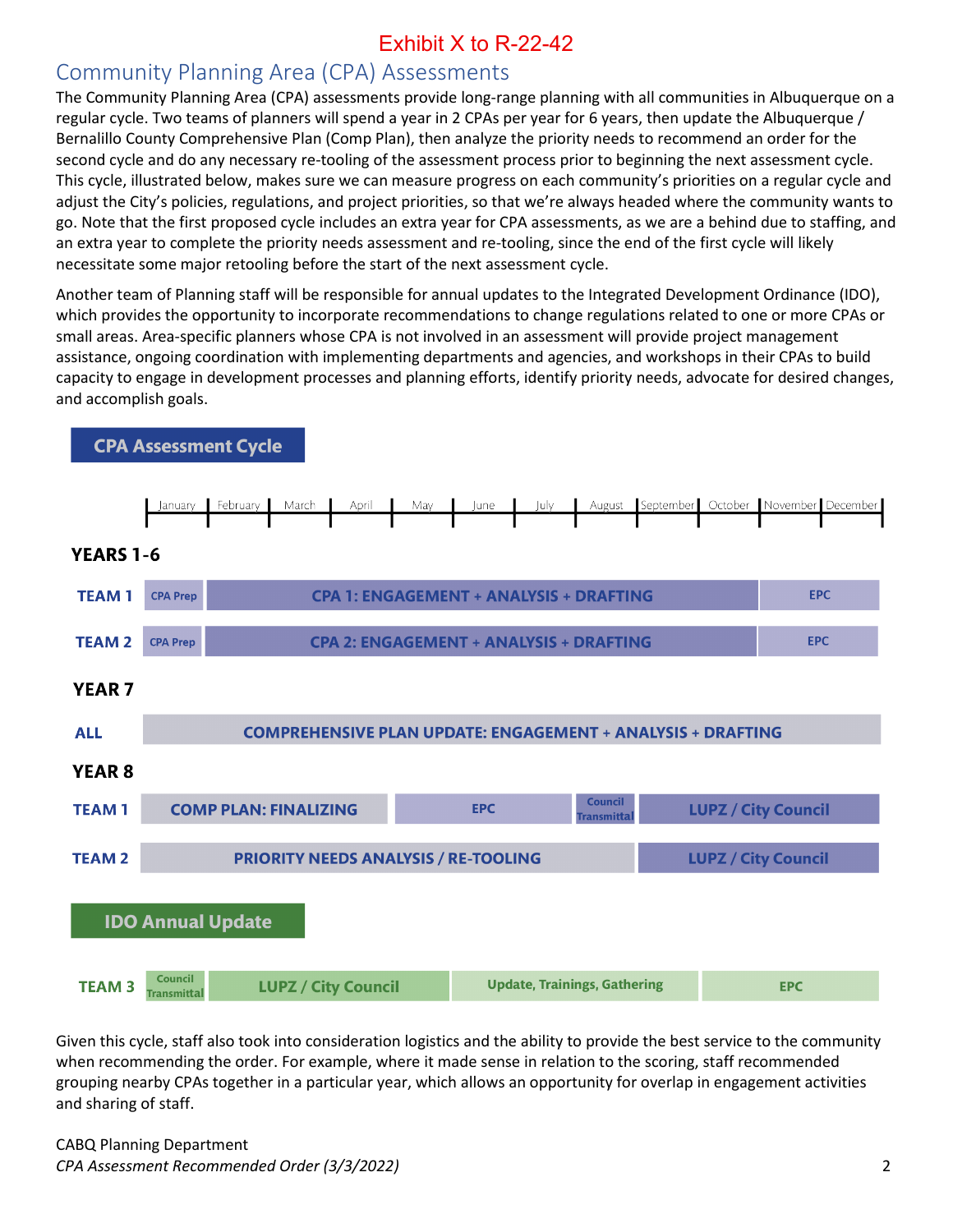

### Priority Indicators

Staff used the following 20 data points ("metrics") to score each CPA in terms of priority for the CPA assessment process. These metrics were chosen based on best practices from other cities, as well as through input from staff and the public. Each metric is in one of two categories of factors that influence the need for planning: Opportunity + Wellbeing ("People" indicators) and Growth + Livability ("Place" indicators).

Staff also considered factors that might not be reflected in these metrics, such as potential future development and the availability of publicly owned gathering spaces for CPA assessments to take place. These additional considerations are described in 2-page summaries of each CPA that can be found on the project website [\(https://abc-zone.com/](https://abc-zone.com/%20community-planning-area-assessments)  [community-planning-area-assessments\)](https://abc-zone.com/%20community-planning-area-assessments). An interactive map showing the 20 metrics, as well as other geographic considerations for each CPA, is being prepared and will be posted on the same project website.

|                                      | <b>Metric</b>                         | <b>Definition</b>                                                                                   | <b>High Priority</b> |
|--------------------------------------|---------------------------------------|-----------------------------------------------------------------------------------------------------|----------------------|
| Wellbeing<br>(PEOPLE)<br>Opportunity | Population                            | <b>Total population</b>                                                                             | High population      |
|                                      | Race + Ethnicity                      | % of population that is a race/ethnicity other than non-<br><b>Hispanic White</b>                   | High %               |
|                                      | <b>Limited English</b><br>Proficiency | % of population that speaks a language other than<br>English and does not speak English "very well" | High %               |
|                                      | Car Ownership                         | % of households with one or no cars                                                                 | High %               |
|                                      | Poverty                               | % of population with income below the poverty line                                                  | High %               |
|                                      | Educational<br>Attainment             | % of population over 25 years of age with a high school<br>diploma or more                          | Low $%$              |
|                                      | Neighborhood<br><b>Associations</b>   | % of CPA area covered by a Neighborhood Association                                                 | Low %                |
| Growth                               | <b>Population Change</b>              | % change in population                                                                              | High % change        |
|                                      | <b>Building Permits</b>               | # of building permits approved in a 12-month period                                                 | High # of permits    |
|                                      | Variances                             | # of Variances applied for in a 12-month period                                                     | High # of variances  |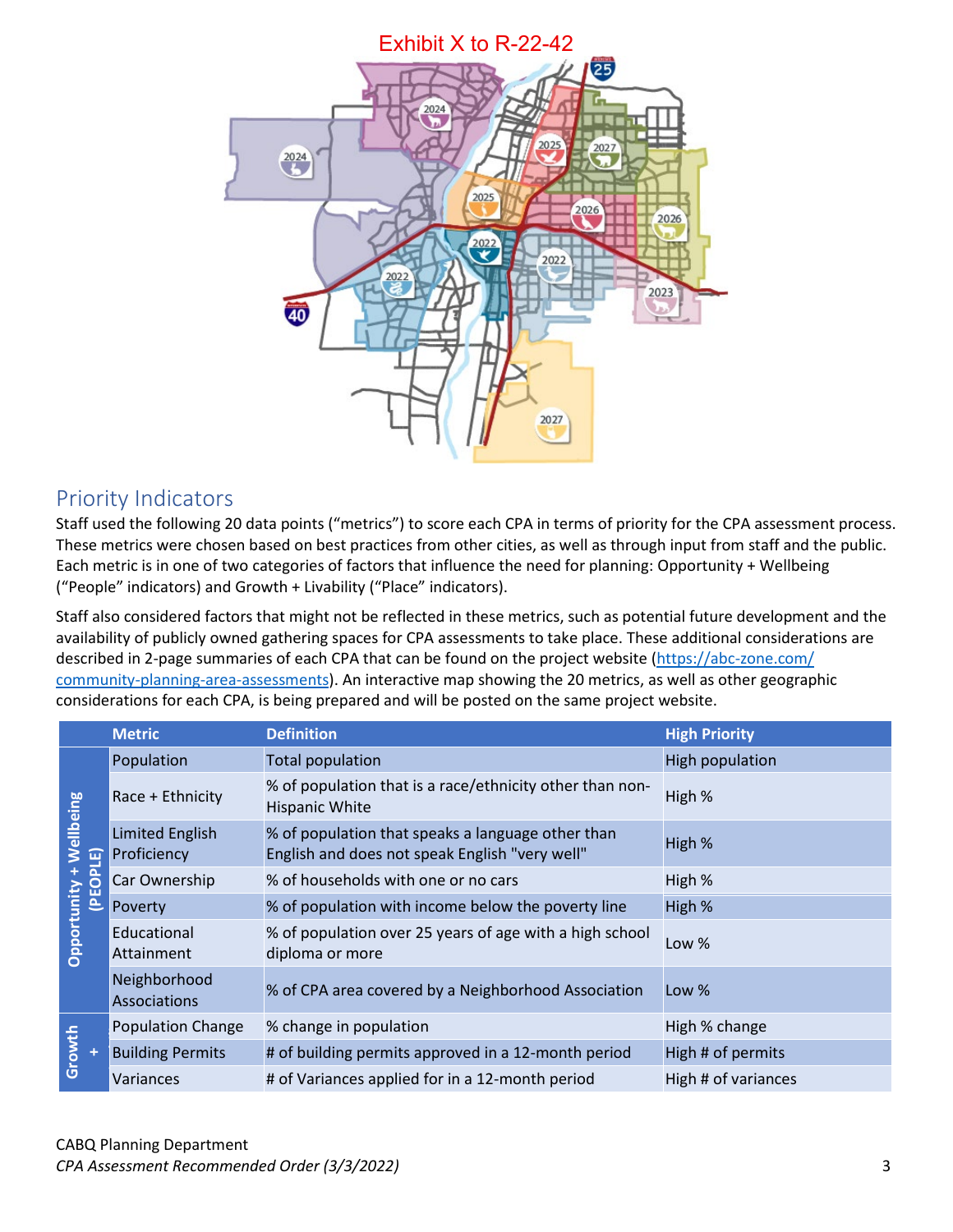| Substandard<br><b>Buildings</b>  | # of buildings tagged as substandard for 12 months or<br>more                                                        | High # of substandard buildings |
|----------------------------------|----------------------------------------------------------------------------------------------------------------------|---------------------------------|
| (Renter-occupied)                | Housing Cost Burden % of households (renter-occupied) spending 30% or<br>more of their income on housing costs       | High housing cost burden        |
| (Owner-occupied)                 | Housing Cost Burden % of households (owner-occupied) spending 30% or<br>more of their income on housing costs        | High housing cost burden        |
| <b>Access to Transit</b>         | % of households within 5-minute walk (~¼ mile) of a bus<br>stop/station                                              | Low % with access               |
| <b>Access to Public</b><br>Parks | % of households within 10-minute walk (~% mile) of a<br>public park                                                  | Low % with access               |
| <b>Access to Schools</b>         | % of households within 10-minute walk (~% mile) of a<br>public school                                                | Low % with access               |
| <b>Share</b>                     | Transportation Mode % of workers age 16+ who travel to work using any<br>alternative to the single-occupancy vehicle | High %                          |
| <b>Traffic Crashes</b>           | # of fatal and injury crashes                                                                                        | High # of crashes               |
| 311 Reports                      | # of 311 reports that reflect nuisances or issues in the<br>community                                                | High # of reports               |
| Crime Reports                    | # of crime reports that reflect nuisances or issues in the<br>community                                              | High # of reports               |

## Scoring + Recommended Order

Staff used a method that calculates distance from an average (technically known as a Z-score or standard score) for each metric within the two categories of indicators (Opportunity + Wellbeing and Growth + Livability). This method compared each metric to the average of the 12 CPAs to score each metric. The scores for each metric were then added to a score for each indicator category (shown in the priority matrix below) and combined for a total score for each CPA (shown in the table below). Lower scores indicate a higher need for planning attention and therefore a higher priority when determining the order. More explanation of the scores is provided in 2-page summaries for each CPA available online.

| <b>CPA</b>               | <b>Opportunity +</b><br><b>Wellbeing</b> | Growth +<br><b>Livability</b> | <b>Total Score</b> |
|--------------------------|------------------------------------------|-------------------------------|--------------------|
| <b>Near Heights</b>      | $-1.72$                                  | $-9.09$                       | $-10.81$           |
| <b>Mesa del Sol</b>      | $-7.82$                                  | $-1.73$                       | $-9.54$            |
| <b>Southwest Mesa</b>    | $-2.54$                                  | $-6.40$                       | $-8.94$            |
| <b>Central ABQ</b>       | $-2.70$                                  | 0.40                          | $-2.30$            |
| <b>East Gateway</b>      | $-0.80$                                  | 0.98                          | 0.19               |
| <b>West Mesa</b>         | 0.88                                     | 0.68                          | 1.56               |
| <b>Northwest Mesa</b>    | 3.08                                     | $-0.82$                       | 2.26               |
| <b>Mid Heights</b>       | 0.53                                     | 2.88                          | 3.41               |
| <b>Near North Valley</b> | 1.85                                     | 1.61                          | 3.46               |
| North I-25               | 2.97                                     | 1.74                          | 4.70               |
| <b>Foothills</b>         | 2.43                                     | 2.86                          | 5.29               |
| <b>North Albuquerque</b> | 3.84                                     | 6.87                          | 10.71              |

After reviewing the order based on scores, staff recommended minor adjustments to the order of CPA assessments based on opportunities and challenges beyond the metrics that might impact the need for planning efforts in a particular CPA. Given that two CPA assessments are scheduled for each year, staff also considered the proximity of CPAs and the potential benefit of combining outreach efforts in terms of staff resources and logistics, such as limited meeting venues.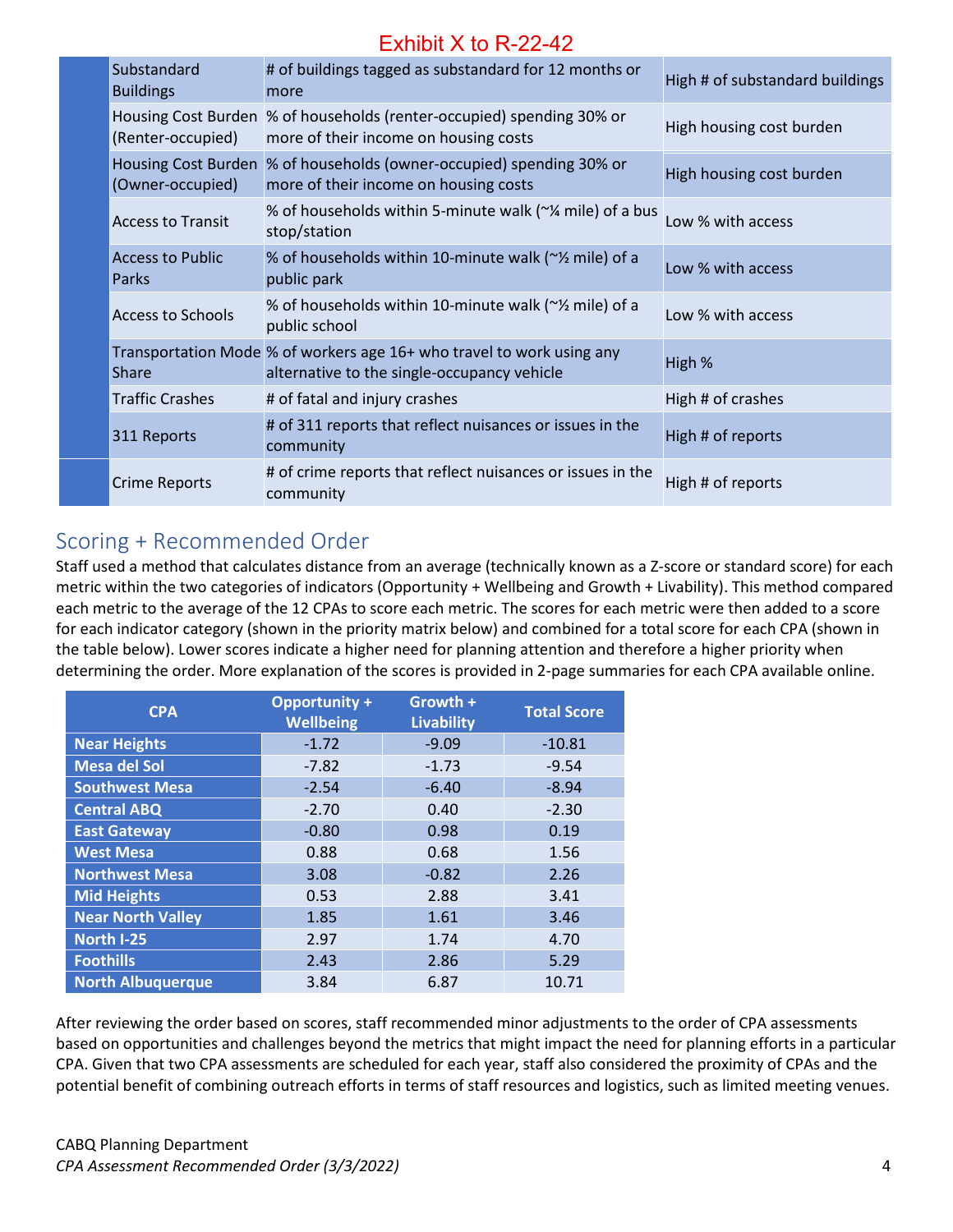The table below notes key considerations for adjustments to the recommended order, and additional information that was considered for each CPA is included in a brief narrative of each CPA in the 2-page summaries.

| <b>CPA</b>               | <b>Total</b> | <b>Order</b>   | <b>Timeline</b> | <b>Order Adjustment Consideration</b>    |  |
|--------------------------|--------------|----------------|-----------------|------------------------------------------|--|
|                          | <b>Score</b> |                |                 |                                          |  |
| <b>Near Heights</b>      | $-10.81$     | $\mathbf{1}$   | 2021-2022       |                                          |  |
| <b>Southwest Mesa</b>    | $-8.94$      | $\overline{2}$ | 2021-2022       |                                          |  |
| <b>Central ABQ</b>       | $-2.30$      | 3              | 2022-2023       |                                          |  |
| <b>East Gateway</b>      | 0.19         | $\overline{4}$ | 2023            |                                          |  |
| <b>West Mesa</b>         | 1.56         | 5              | 2024            |                                          |  |
| <b>Northwest Mesa</b>    | 2.26         | 6              | 2024            |                                          |  |
| <b>Near North Valley</b> | 3.46         | 7              | 2025            |                                          |  |
| North I-25               | 4.70         | 8              | 2025            | Adjusted to be together due to proximity |  |
| <b>Mid Heights</b>       | 3.41         | 9              | 2026            | Adjusted to be together due to proximity |  |
| <b>Foothills</b>         | 5.29         | 10             | 2026            |                                          |  |
| <b>North Albuquerque</b> | 10.71        | 11             | 2027            |                                          |  |
| <b>Mesa del Sol</b>      | $-9.54$      | 12             | 2027            | Existing Framework Plan / Low population |  |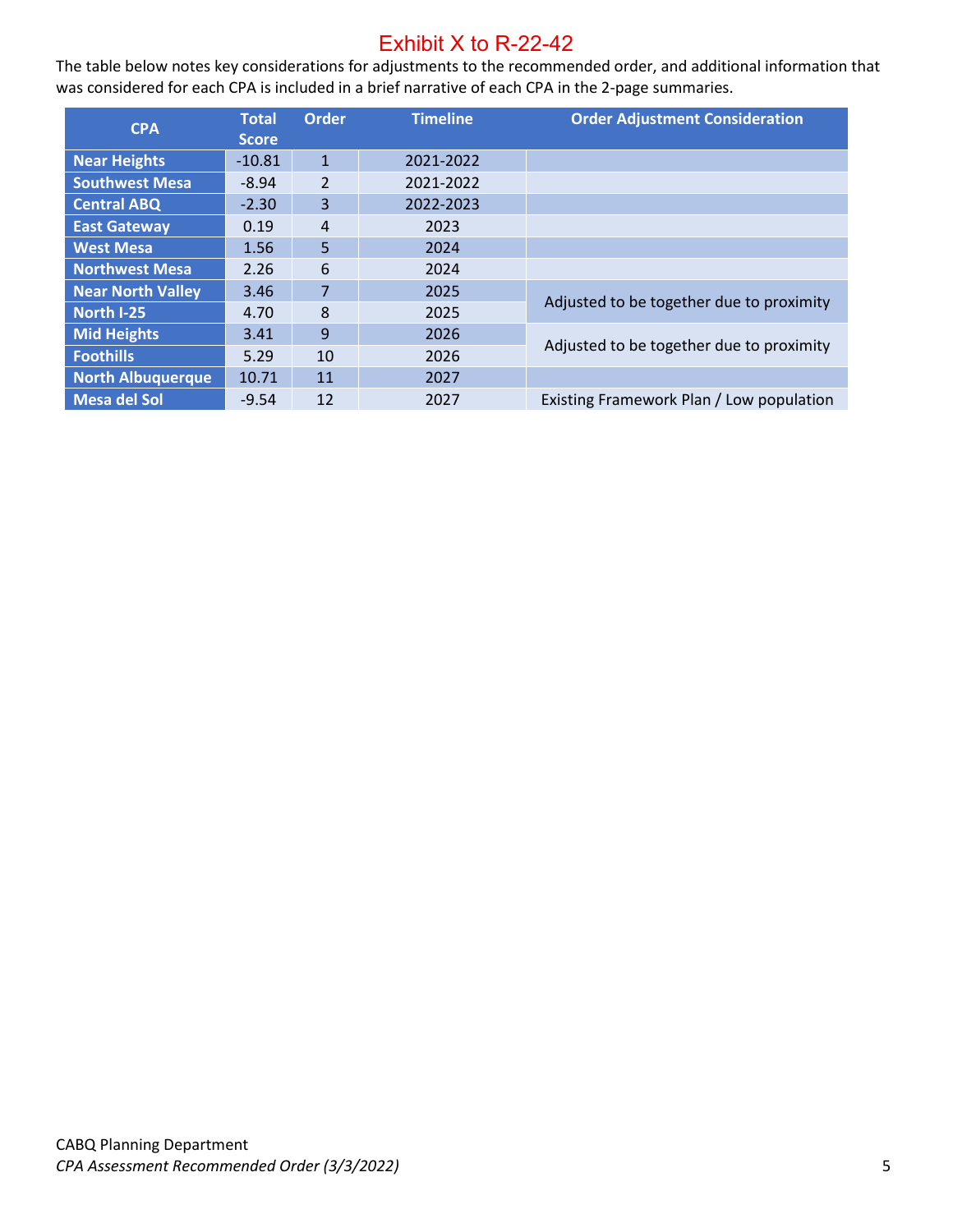### Priority Matrix

The CPA Assessment Priority Matrix shows the relative priority among the CPAs and indicates how different planning efforts and interventions might be the most impactful for each CPA.

A low Growth + Livability score indicates high development pressure, limited access to services, and a burdened community. For CPAs with a low Growth + Livability score, planning efforts would need to focus on reducing any negative impacts of growth and development on the community, increasing access to services, and addressing economic and social burdens on the community.

A low Opportunity + Wellbeing score indicates that residents may have limited access to resources and that the community has likely been disproportionately excluded from decision-making. For example, people with limited English proficiency may be excluded from planning processes that happen only in English. Planning efforts in CPAs with a low Opportunity + Wellbeing score would need to focus more on increasing access to the process and building capacity within the community to address planning challenges.



**CPA ASSESSMENT PRIORITY MATRIX**